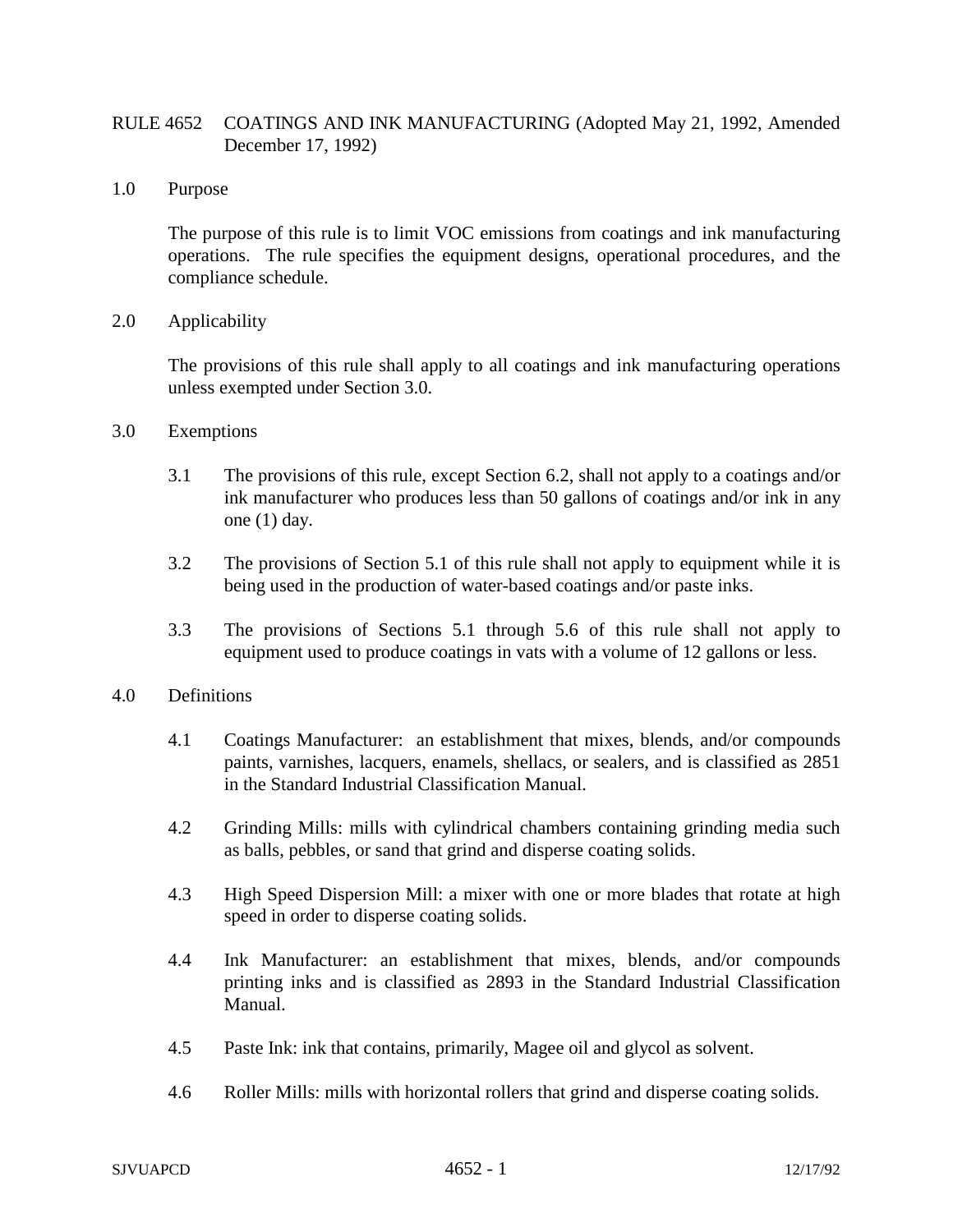4.7 Water-based Coating: any paint, varnish, lacquer, enamel, shellac, sealer, or ink that contains ten (10) percent or more, by weight, of water.

## 5.0 Requirements

A person shall not manufacture coatings and/or inks unless:

- 5.1 Except to add ingredients or to take samples, portable mixing vats are kept covered with lids that:
	- 5.1.1 Extend at least one-half (1/2) inch beyond the outer rim of the vat or are attached to the rim of the vat;
	- 5.1.2 Are maintained in good condition such that, when in place they maintain contact with the rim for at least 90 percent of the circumference of the rim of the vat; and
	- 5.1.3 May have a slit to allow clearance for insertion of a mixer shaft. The slit shall be covered after insertion of the mixer, except to allow safe clearance for the mixer shaft.
- 5.2 Stationary mixing vats are covered, except to add ingredients or take samples.
- 5.3 Portable mixing vat cleaning is done in a way which minimizes the emissions of VOCs into the atmosphere, and the cleaning method is approved by the APCO.
- 5.4 Stationary vat cleaning is done in a way which minimizes the emissions of VOC into the atmosphere and the cleaning method is approved by the APCO.
- 5.5 High speed dispersion mills, grinding mills, and roller mills are cleaned in a way which minimizes the emissions of VOC into the atmosphere and is approved by the APCO.
- 5.6 Grinding mills have fully enclosed screens.
- 6.0 Compliance Schedule

A coating and/or ink manufacturer shall:

6.1 Submit for District approval a description of the methods and equipment used to achieve compliance with Sections 5.3, 5.4, and 5.5 within 30 days after adoption of this rule;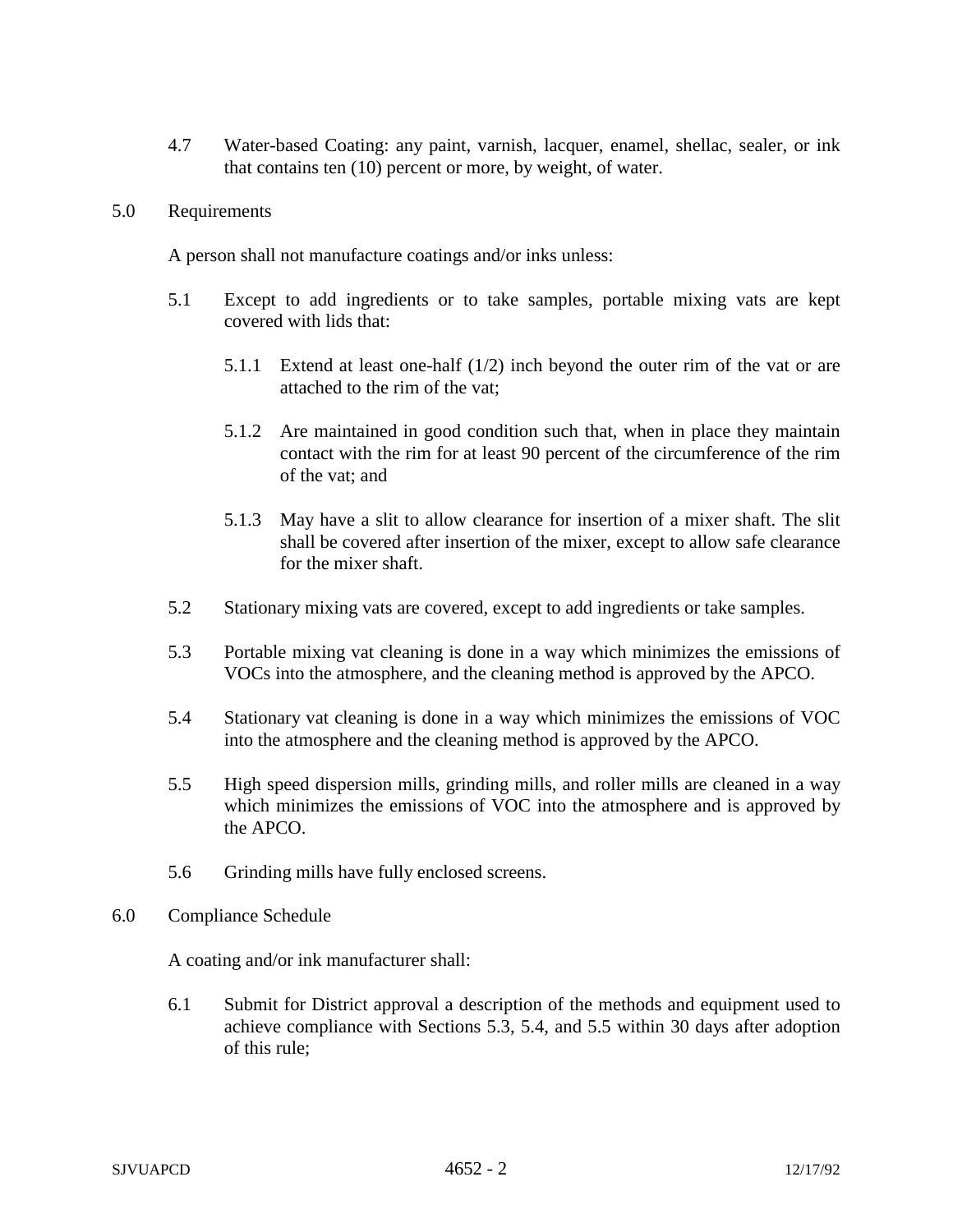- 6.2 Submit for District approval a description of the methods/limitations which will ensure qualification for exemption under Section 3.0 of this rule within 30 days after adoption of this rule;
- 6.3 Submit applications for new Authorities to Construct or Permits to Operate, as necessary, for new and modified equipment, involved in such methods within 30 days after adoption of this rule; and
- 6.4 Maintain records, including daily production records, substantiating compliance within 60 days after adoption of this rule; and
- 6.5 A coating and/or ink manufacturer shall operate under the approved conditions specified in the compliance plan and/or in permit applications, for compliance with Section 6.1 through 6.4 within 60 days after adoption of this rule.